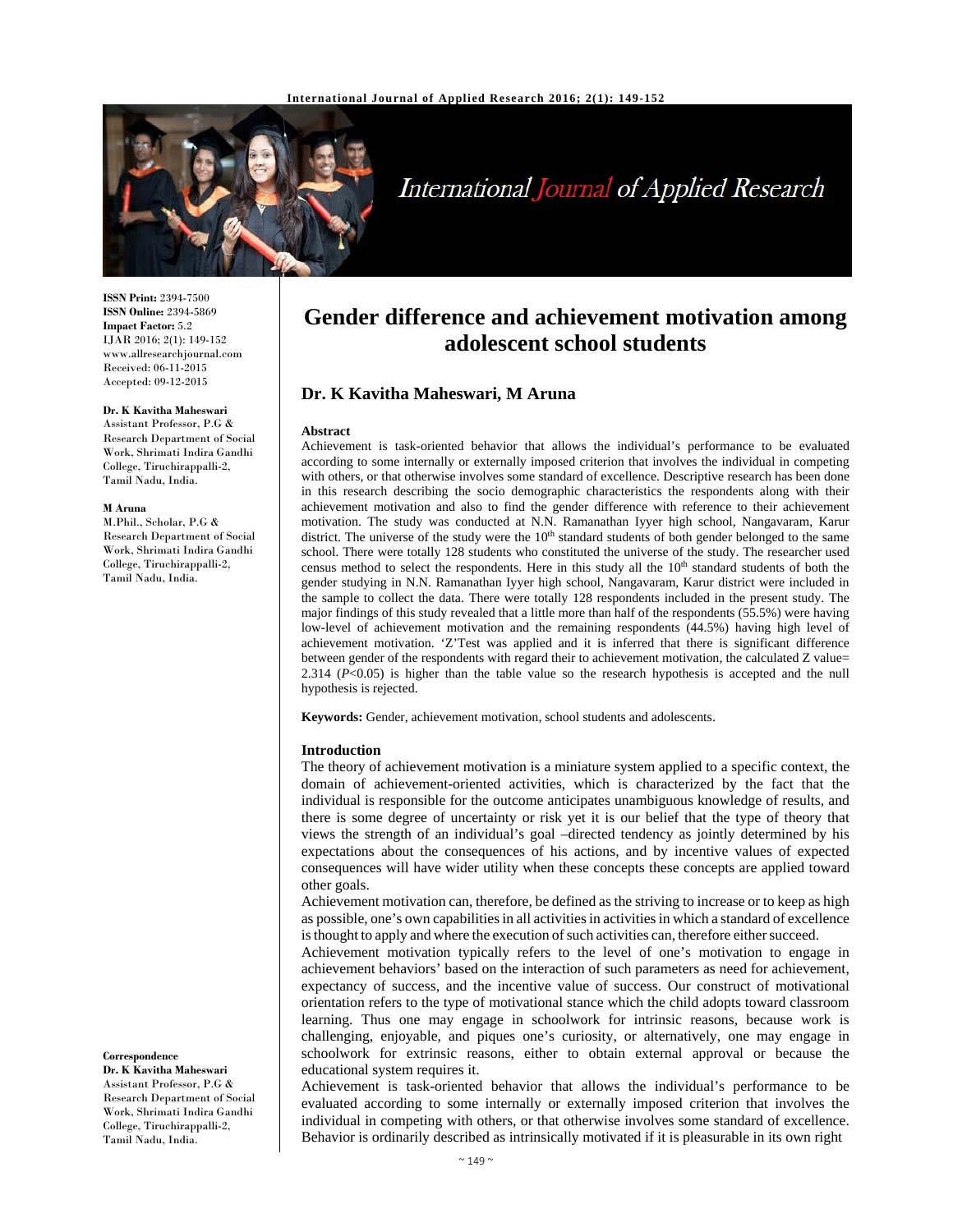and is not being undertaken merely to obtain some external reward, the reward for performing is inherent in the performance itself. When the individual's goal is more specifically to meet some standard of performance excellence and part of the reward for indulging in the activity is striving toward and reaching this goal, we refer to intrinsic achievement motivation. Successful achievement often brings about consequences that are gratifying to their recipients, such as raise and social recognition. Achievement-oriented behavior whose goal is to obtain these external or extrinsic rewards can be described as extrinsically motivated. It is possible, of course, for a single set of behavior to be driven simultaneously by both intrinsic and extrinsic motives.

Achievement motivation consists of a varied and complex set of assumptions, assessments, predictions, inferences, values, standards and affective reactions that may be irrational, inaccurate, and contradictory.

Individuals differ in their strength of motive to achieve, and various activities differ in the challenge they pose and the opportunity they offer for expression of this motive, thus, both personality and environmental factors must be considered in accounting for the strength of motivation to achieve in a particular person facing a particular challenge in a particular situation. The very same person may be more strongly motivated at one time than at another time, even though in most situations he may generally tend to be more interested in achieving than other.

Achievement-oriented behavior is conceived as invariably influenced by the strength of an individual's tendency to achieve success and, in addition, by his tendency to avoid failure, which is also inherent in situations involving evaluation of performance, attention is also drawn to the determinative role of extrinsic motivational tendencies on what appear to be achievement-oriented activities. An extrinsic tendency is one produced by some motive or incentive other than achievement per se (e.g., money, social approval, compliance with authority) and that is not inherent in an achievement-related situation.

The tendency to achieve success in a particular activity is conceived as jointly determined by the strength of a general motive to achieve success considered a relatively stable characteristic of an individual's personality, and two factors that define the challenge of the immediate task and situation; namely, the strength of expectancy, subjective probability of success in the activity and the relative attractiveness or incentive value of success in that particular activity.

Sex differences in achievement motivation have been studied widely (Meece, Glienke, & Burg, 2006)<sup>[2]</sup>. In the context of academic achievement, gender role stereotypes are confirmed when motivation is studied domain-specifically, with boys being more confident and interested in mathematics and science compared to girls, while girls prefer, and feel more confident about language-related domains compared to boys. Researchers have studied whether these sex differences in motivation can predict sex differences in academic achievement (e.g., Steinmayr & Spinath, 2008) [4].

Personality and motivation play important roles in explaining sex differences in school attainment (Steinmayr and Spinath, 2008) [4]. Many different motivational models have emerged to explain these differences. (Wigfield & Eccles, 2002) [7]. Theoretical models of achievement motivation relate this topic to future student Elizur & Beck (1994) detected no

special tendency for women to score higher than men on effective responses in achievement motive questionnaire (Elizur 1979, 1986; Shye 1978)  $[8]$ . Their results support the view that gender differences in achievement motive are rooted in socialization processes rather than in basic differences between women and men. Nagarathanamma & Rao (2007)<sup>[3]</sup> found no significant difference between boys and girls with regard to achievement motivation level. Similar findings were reported by Kaushik & Rani (2005)<sup>[9]</sup>. Investigated the effects of gender, economic background and caste differences on achievement motivation possessed by college students on the basis of societal transformation.

Along with other findings male students were found to be having a high achievement motivation while female students having a below average level of achievement motivation. Liu  $&$  Zhu (2009)<sup>[1]</sup> found significant differences in achievement motivations of male and female senior high school students, male students have higher achievement motivations than female students; the achievement motivations of students studying science and students studying arts have difference closely to significant difference. Upadhyay & Tiwari (2009) [5] evaluated the effect of academic majors on achievement motivation of the students. Results showed students of science faculty had significantly higher achievement motivation in comparison to Social Science, Humanities and Commerce faculty, but it does not significantly differ from the vocational courses.

## **Objectives of the study**

- To study the socio-demographic characteristics of the respondents
- To assess their academic achievement motivation
- To find the influence of gender on achievement motivation.

## **Hypothesis**

1. There is significant difference between the genders of the respondents with regard to their achievement motivation.

## **Research Design**

Descriptive research has been done in this project; descriptive research is concerned with describing the socio demographic characteristics the respondents along with their achievement motivation and also to find the gender difference with reference to their achievement motivation.

## **Universe**

The study was conducted at N.N. Ramanathan Iyyer high school, Nangavaram, Karur district. The universe of the study were the 10<sup>th</sup> standard students of both gender belonged to the same school. There were totally 128 students who constituted the universe of the study

## **Sampling**

The researcher used census method to select the respondents. Here in this study all the  $10<sup>th</sup>$  standard students of both the gender studying in N.N. Ramanathan Iyyer high school, Nangavaram, Karur district were included in the sample to collect the data.

## **Sample size**

There were totally 128 respondents included in the present study.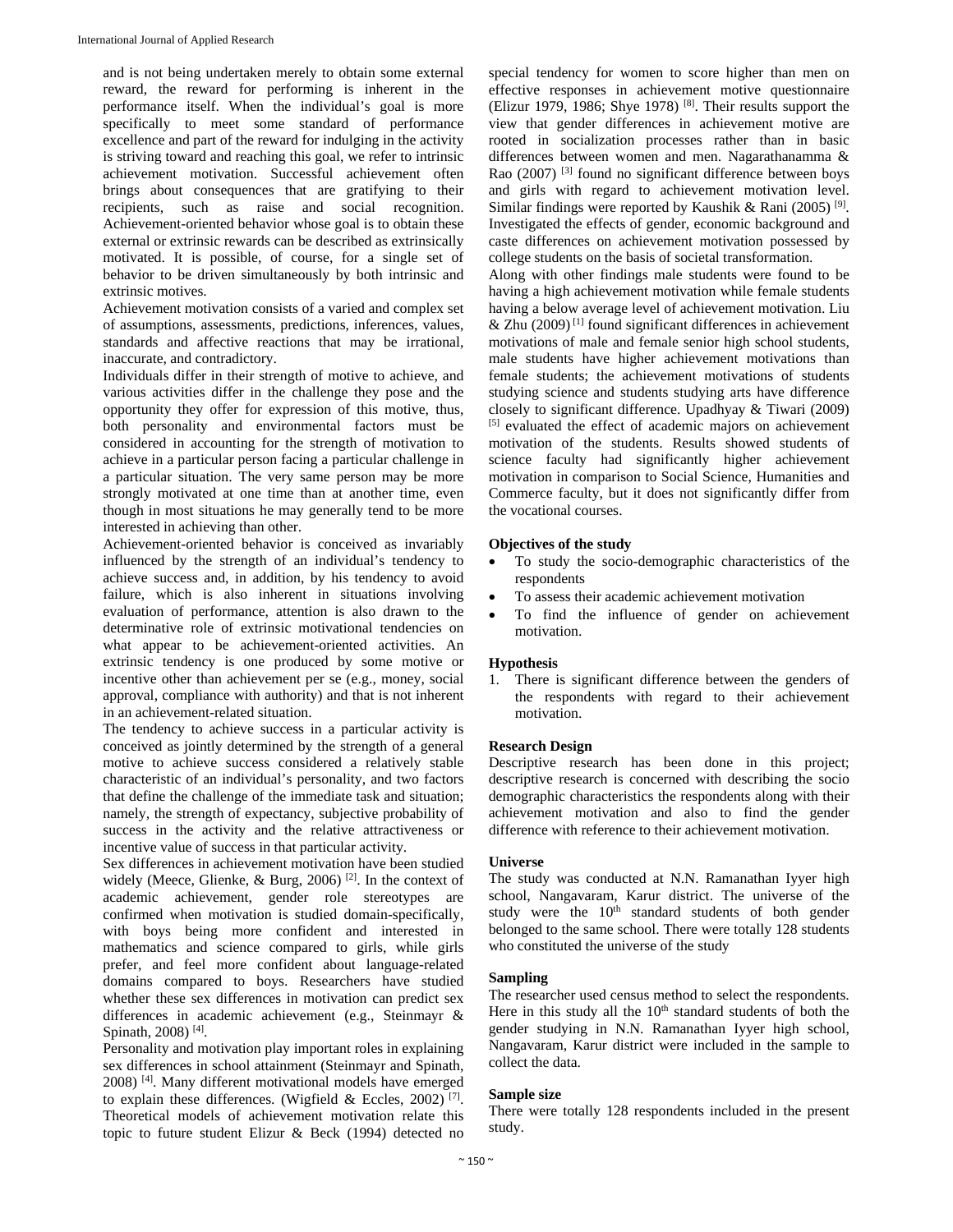## **Tools of data collection**

The researcher has collected the data with the help of self prepared questionnaire along with Standardized tool on achievement motivation scale developed by Pratibha Deo and Ashamohan  $(1971)$  <sup>[10]</sup> with the Test-retest reliability coefficient of. 83 with an interval of 2½ months.

## **Pilot study**

In order to find out the possibility of carrying out the study the researcher has visited the N.N. Ramanatha Iyar High school Nangavaram. The researcher then met the school Head Master& explained the aim of the research & got permission for data collection. The pilot study helped the researcher to know the feasibility of conducting the research there in the selected school.

## **Pretest**

Pretest is very necessary to check whether the tool of date collection researcher conducted pre-Test of 5 respondents in N.N, Ramanatha Iyar High School. Nangavaram, Karur district during pre-test researcher. Met 5 respondent implemented a self prepared questionnaire. And questions.

## **Analysis and findings**

## **Findings related to socio-demographic variables**

A Vast Majority (85.2%) of the Respondents belonged to the age of 15 years. Nearly  $3/4<sup>th</sup>$  (71.9%) of the Respondents were female. A vast Majority (96.9%) of the Respondents belonged to Hindu religion. A vast majority (84.4%) of the respondents are living with both the parents. A little more than half (53.9%) of the respondents belonged to joint family. A little more than half (54.7%) of the respondents having 2 siblings.  $1/4<sup>th</sup>$  of respondents fathers were coolie  $(25.8\%)$  A little more than  $1/\hat{4}^{\text{th}}$  of the respondents' fathers are engaged in agriculture (27.3%) in their own- farm. A little less than  $2/5<sup>th</sup>$  of the respondents (35.2%) family monthly income is between Rs.15001/- 20,000. 33.6% respondents' mothers were working as coolie. More than half of the respondents (60.9%) are not involved in any extracurricular activities.

Table 1: Distribution of the respondents according to their Level of Achievement Motivation

| S. No. | <b>Level of Achievement</b><br><b>Motivation</b> | No. of<br><b>Respondents</b><br>$(n = 128)$ | Percentage<br>(100) |
|--------|--------------------------------------------------|---------------------------------------------|---------------------|
|        | Low                                              |                                             | 55.5                |
|        | High                                             |                                             |                     |
|        | Total                                            |                                             |                     |

Regarding the achievement motivation of the respondents, it is understood from the above table that a little more than half of the respondents (55.5%) were having low-level of achievement motivation and the remaining respondents (44.5%) having high level of achievement motivation.

**Table 2:** Z - Test between the genders of the respondents with regard to their Overall level of Achievement Motivation

| S. No | Gender | Sample size $(n=128)$ | ∡ъ     | S.D.     | <b>Statistical Inference</b> |
|-------|--------|-----------------------|--------|----------|------------------------------|
|       | Male   | 36                    | 165.31 | 13.09268 | $Z = 2.314 P<0.05$           |
|       | Female |                       | 168.16 | 10.16920 | Significant                  |

It is found from the above table that there is significant difference between the genders of the respondents with regard to their achievement motivation. From the mean score analysis, it is revealed that female respondents perceived better achievement motivation than the male respondents.

## **Research hypothesis**

There is significant difference between genders of the respondents with regard to their achievement motivation

## **Null hypothesis for research hypothesis**

There is no significant difference between gender of the respondents with regard to their achievement motivation

## **Finding**

**'**Z' Test was applied and it is inferred that there is significant difference between gender of the respondents with regard their to achievement motivation the calculated Z value= 2.314 (*P*<0.05) is higher than the table value so the research hypothesis is accepted and the null hypothesis is rejected.

# **Conclusion**

The study can be concluded that there is significant difference between the gender differences of the respondents with regard to their achievement motivation.

### **References**

1. Liu Q, Zhu X. Investigation and Analysis on the Achievement Motivations of 278 Senior High School

Students. International Journal of Psychological Studies. 2009; 1(1):229-240.

- 2. Meece JL, Glienke BB, Burg S. Gender and motivation. Journal of School Psychology. 2006; 44:351-373. http://dx.doi.org/10.1016/j.jsp.2006.04.004
- 3. Nagarathnamma B, Thirumal Rao V. Achievement motivation and Academic Achievement of adolescent Boys and Girls. Indian Psychological Review 2007; 68:131-136.
- 4. Steinmayr R, Spinath B. Sex differences in school achievement: what are the roles of personality and achievement motivation? European Journal of Personality. 2008; 22:185-209. http://dx.doi.org/10.1002/per.676
- 5. Upadhyay S, Tiwari A. Achievement Motivation across Different Academic Majors. Indian Journal of Social Science Researches. 2009; 6(2):128-132.
- 6. Eccles (Parsons) J, Adler TF, Futterman R, Goff SB, Kaczala CM, Meece JL, *et al*. Expectancies, values, and academic behaviors. In J. T. Spence (Ed.), Achievement and achievement motivation, 1983, 75-146. San Francisco, CA: W. H. Freeman.
- 7. Wigfield A, Eccles JS, eds. The Develop-ment of Achievement Motivation. San Diego, CA: Academic. In press, 2002.
- 8. Elizur 1979, 1986; Shye 1978 Gender differences in achievement motive: a facet analysis of Hungarian samples, J Psychol. 1994; 128(1):63-70.
- 9. Kaushik N, Rani S. A Comparative study of achievement motivation, home environment and parent